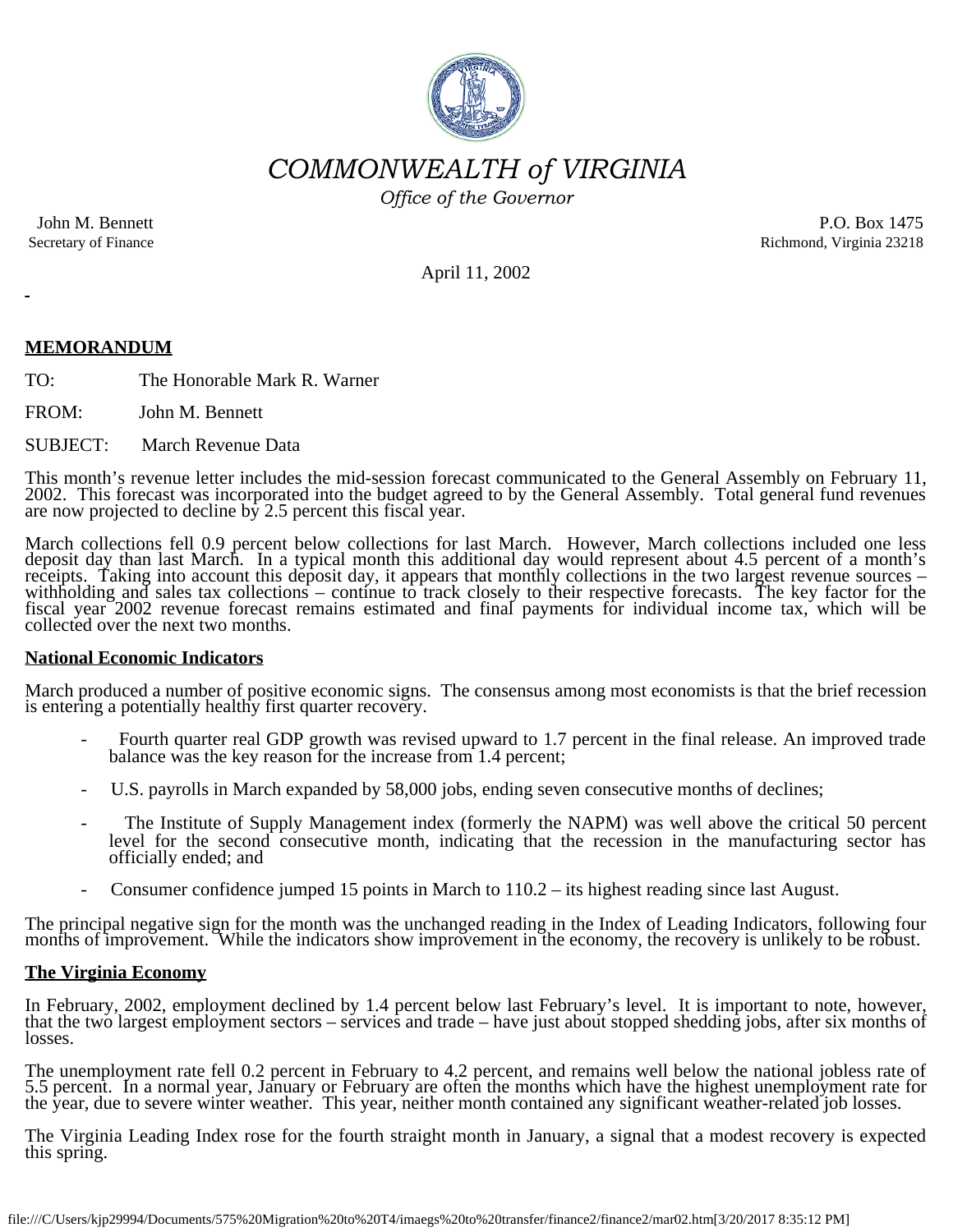### **March Revenue Collections**

March's weak revenue collections can be attributed to a record number of individual income tax refunds, along with expected sluggishness in withholding and sales tax collections.

*Individual Income Tax Withholding (58% of general fund revenues)*. Withholding collections in March were up 1.2 percent above collections for last March. As mentioned earlier, this March contained one less deposit day – t up in April – which slightly alters the monthly comparison. Year-to-date growth of 2.7 percent is slightly behind the official estimate of 3.2 percent.

*Individual Income Tax Refunds*. Refunds in March totaled \$212.5 million – about \$39.1 million more than last March's total. The average refund is up 11 percent, considerably ahead of the expected increase of around seven percent.

In March, the Department of Taxation issued almost 570,000 refunds – 25,000 more than last year. Error rates on returns filed through March are below seven percent, significantly lower than last year's 13 percent rate. Since the beginning of the filing season in January, the Department has issued over 1.3 million refunds – 270,000 more than last year. Of the 1.3 million refunds issued, about 98.50 percent have been processed in 12 days or less, and 99.97 have been processed in less than 30 days.

An analysis of taxpayer filing patterns and error rates leads the Department to estimate that 810,000 refunds remain to be requested by taxpayers in the April-June quarter – about 38 percent of the projected total.

*Individual Income Tax Nonwithholding (14% of general fund revenues)*. March is not a significant month for nonwithholding receipts. Through March, nonwithholding receipts are down 10.7 percent, slightly ahead of the 14.0

Sales Tax (21% of general fund revenues). Collections for March increased by 0.2 percent. On a year-to-date basis, collections are down 0.3 percent -- slightly behind the annual estimate of 0.1 percent growth required by

### **Other Revenue Sources**

March was not a significant month for a number of other revenue sources, such as corporate income tax and insurance premiums. The following list provides data on other key taxes:

|                                       | <b>Year to Date</b> | Required to<br>Meet Estimate |
|---------------------------------------|---------------------|------------------------------|
| Corporate Income (2.7% GF revenues)   | -24.0%              | $-19.1\%$                    |
| Insurance Premiums (2.6% GF revenues) | 13.0%               | 7.4%                         |
| ABC Taxes (1.1% GF revenues)          | 3.4%                | 2.3%                         |

All *Other Revenue*. Revenue from all other sources increased in March by \$21.0 million over last year, mainly due to \$16 million in Medicaid recoveries and \$2.8 million in estate tax payments.

*Lottery Revenues*. Lottery net income was essentially flat (-0.3percent) as compared to March of last year. Sales increased 5.6 percent, however, unusually higher prize payouts caused expenses this month to increase by 9.2 percent.<br>On a year-to-date basis, Lottery net income is up 6.2 percent, well above the revised estimate of -0.1 p

## **Summary**

Total year-to-date collections, including Tobacco Settlement revenues, now sit at 2.5 percent below collections for the same period last year, and right at the –2.5 percent level included in the revised mid-session forecast.

Collections declined in March because March had one less deposit day and because the number of individual income tax refunds issued was substantially higher than last year.

When collections are adjusted for the number of deposit days, it appears that withholding and sales tax revenues – the best barometer of ongoing economic activity – are showing some positive momentum. Recent international events and rapidly rising energy prices could jeopardize consumer confidence and economic recovery, however.

Revenue collections in this fourth quarter of the fiscal year are now the key to meeting this revenue forecast. April, May, and June are all important payment months. Estimated and final payments of individual income taxes be collected over the next 60 days, are particularly central.